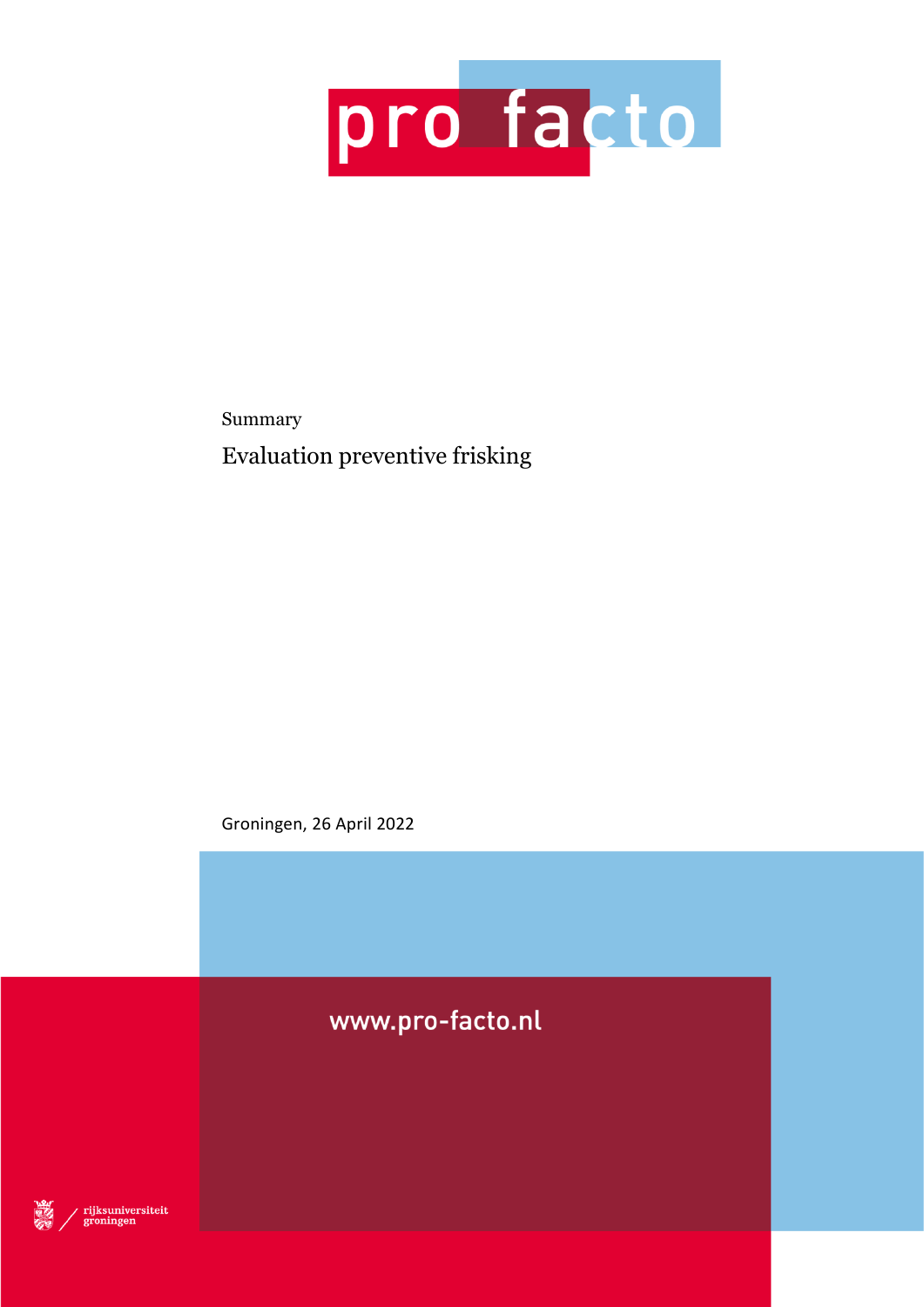# **Colophon**

Pro Facto Ossenmarkt 5 9712 NZ Groningen www.pro-facto.nl info@pro-facto.nl 050-3139853

| Authors | Prof. dr. H.B. (Heinrich) Winter, mr. drs. M. (Mark) Beukers, mr. C. (Chris- |
|---------|------------------------------------------------------------------------------|
|         | tian) Boxum, J. (Jeanne) Cazemier Msc, prof. mr. dr. M. (Michel) Vols        |
| Client  | WODC.                                                                        |
| Date    | 26 April 2022                                                                |
| Status  | Summary                                                                      |

This research project has been commissioned by the Scientific Research and Documentation Centre (Wetenschappelijk Onderzoek- en Documentatiecentrum, WODC) and carried out by Pro Facto, agency for administrative and legal research, consultancy, and training.

### Guidance Committee:

Prof. mr. dr. A.M. (Ton) Hol, chair (University Utrecht), dr. J. (Julien) van Ostaaijen (Tilburg University/Avans University of Applied Sciences), dr. E. (Edward) van der Torre (LokaleZaken), mr. A.B. (Bart) Engberts (Ministry of Justice and Security), drs. T.L. (Theo) van Mullekom (WODC)

The researchers are responsible for the content of the report. Making a contribution (either as an employee of an organization or as a member of the guidance committee) does not automatically mean that the person concerned agrees to the entire content of the report. This also applies to the Ministry of Justice and Security and its Minister.

© **2022 WODC. All copyrights are reserved.**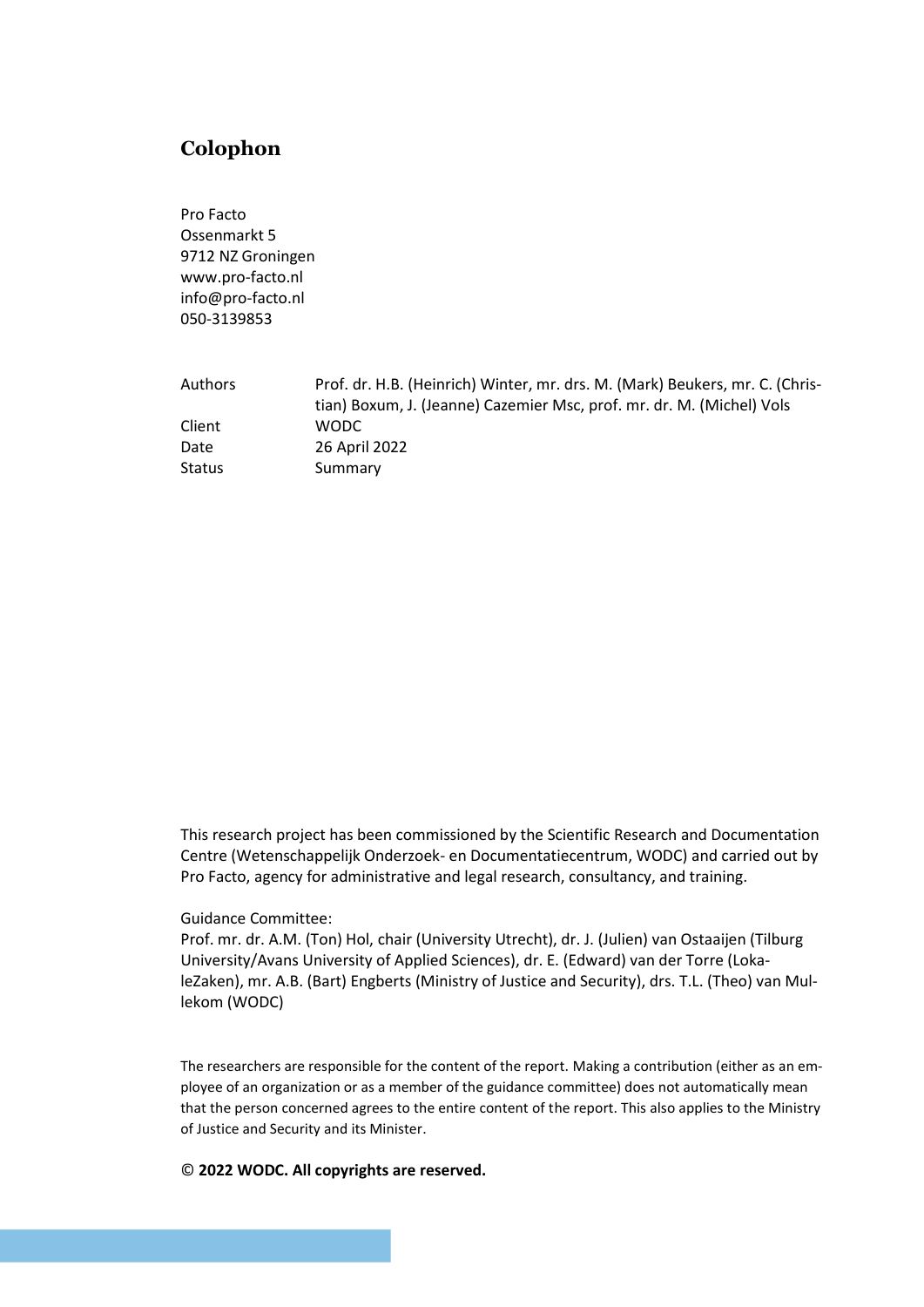# Summary

# Background

Preventive frisking was introduced with the implementation of Article 151b of the Municipalities Act in 2002. This made it possible for preventive frisking to be done in areas designated by the mayor as security risk areas and to search vehicles, packaging and luggage for weapons.<sup>1</sup> The aim of preventive frisking was to reduce weapons possession which is concentrated in specific areas and at specific times. A legal system was set up in which powers were assigned to the municipal council, the mayor, the public prosecutor and the police. On 1 July 2014, the mayor's powers were broadened to make it easier to apply preventive frisking in emergency cases. To this end, the Municipalities Act has been revised with the introduction of Article 174b and both the Weapons and Ammunition Act (WWM) and the Police Act have been amended.<sup>2</sup>

On 23 September 2020, a motion by the (then) Members of Parliament Van Dam and Yesilgöz-Zegerius was passed, requesting the government to "evaluate the instrument of preventive frisking and bring it up to date with the requirements of our time".<sup>3</sup> In the motion, the Members of Parliament held that preventive frisking can effectively contribute to preventing knives, weapons and heavy fireworks from being taken onto the streets. At the same time, they argued that the bar for using the instrument was very high, it could not be used flexibly and its application varied greatly at the local level. As a result, they claimed that the police and judiciary were confronted with large differences in enforcement across the country.

In response to the Parliamentary motion, the Scientific Research and Documentation Centre (WODC) commissioned an evaluation into the instrument of preventive frisking. This is a summary of that evaluation.

<sup>1</sup>Official Journal 2002, 420 (Stb. 2002, 420).

<sup>2</sup>Official Journal 2014, 191 (Stb. 2014, 191).

<sup>3</sup> *Parliamentary Papers II* 2020-2021, 28 684, No. 631 (*Kamerstukken II* 2020-2021, 28 684, nr. 631)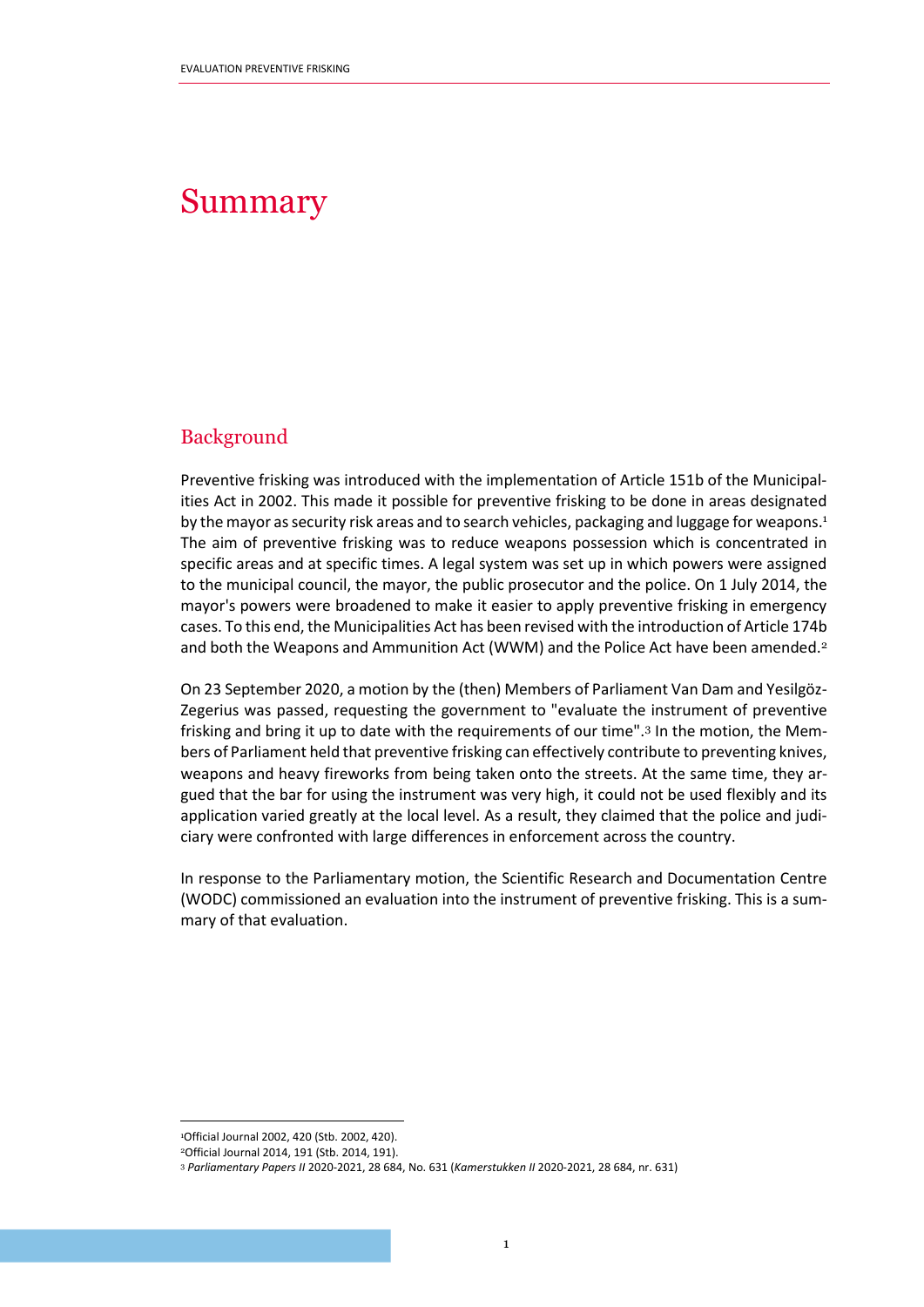# Research question and topics

### *Research questions*

The following research question was central to the study:

*To what extent and on the basis of what considerations is made use of the power to carry out preventive frisking (articles 151b and 174b of the Municipalities Act), what are the experiences of the professionals involved and of the persons on the receiving end of the instrument, to what extent are the envisaged objectives realised, and what possibilities are there for the scope of the instrument to be expanded and its application to be further optimised?*

These questions are divided into 24 sub-questions, which in turn are subdivided into four substudies. The sub-studies are:

- I. Reconstruction of policy
- II. Application of preventive frisking
- III. Considerations and experiences
- IV. Effectiveness and efficiency

# Research methodology

### *Study of literature and case law*

The research started with a study of (background) information on the instrument of preventive frisking (in emergency cases). The parliamentary papers on Article 151b and 174b of the Municipalities Act, previous studies on the instrument, and articles in newspapers and (professional) journals were therefore reviewed. This was accompanied by a study of case law on the application of preventive frisking.

## *General exploratory interviews*

In order to get a general idea of the experiences with and the effectiveness of the instrument, general exploratory interviews were conducted. Interviews were held with representatives of the Ministry of Justice and Security (JenV), the Association of Netherlands Municipalities (VNG), four people involved from the (National) Police, the Royal Marechaussee, the Prosecutor's Office of the Public Prosecution Service, the National Ombudsman, the Commission on Weapons and Ammunition Act, Control Alt Delete, Amnesty International, Privacy First and two academics.

## *Digital survey and desk research*

In order to gain insight into the application of preventive frisking by municipalities, a digital questionnaire was sent out to all Dutch municipalities. Public order and security employees from 232 municipalities completed the survey, giving a response rate of 66%.<sup>4</sup> For the municipalities that did not complete the survey, additional information on the application of preventive frisking was collected by means of desk research.

## *Study of registrations*

In order to gain insight into the actual application of preventive frisking and its results (number of frisks and persons searched, number and types of weapons seized, incidental finds), registrations of frisks were requested from the police of municipalities where preventive frisking

<sup>4</sup> Based on 352 municipalities in 2021.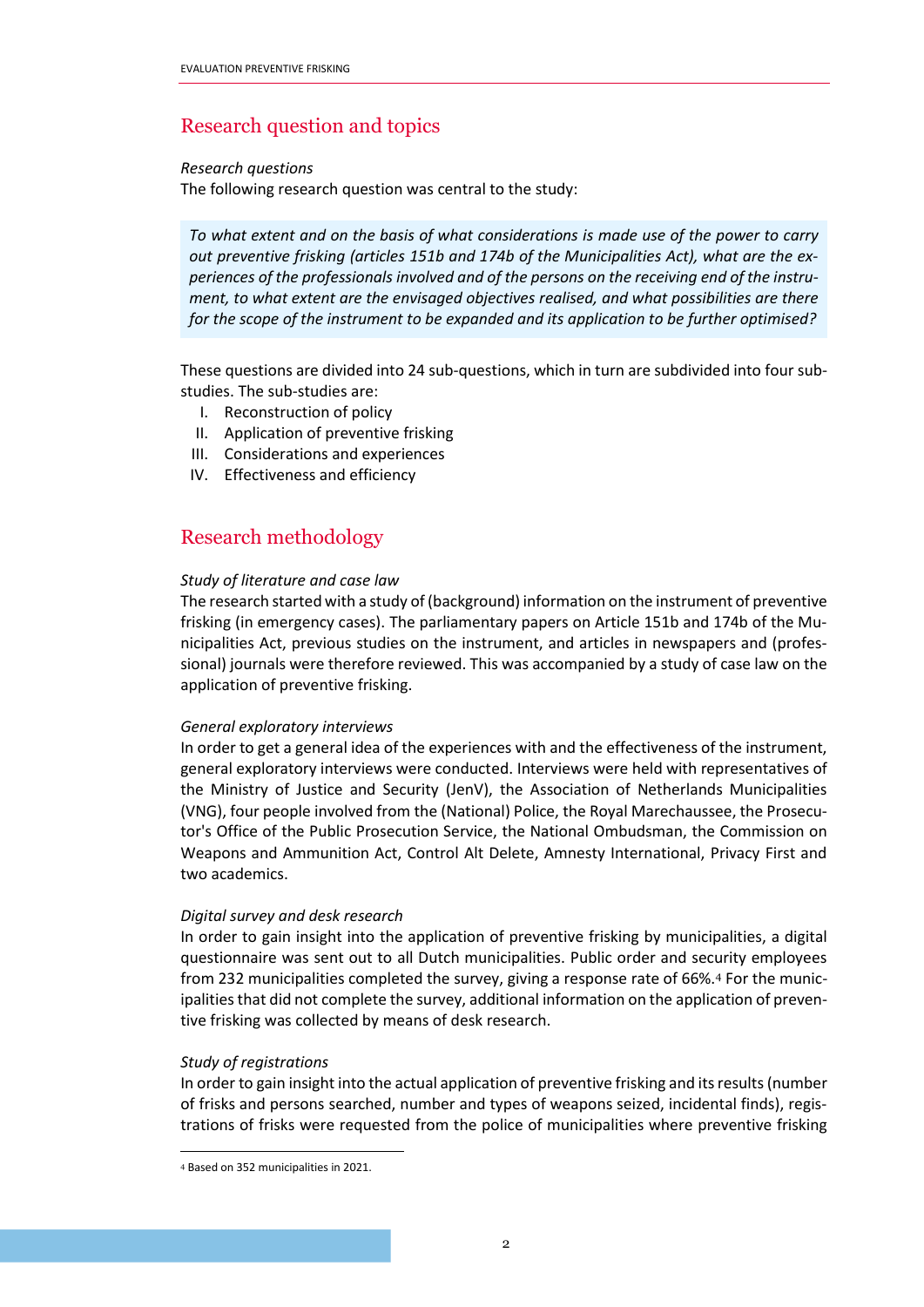was applied. During the data collection, it appeared that in many municipalities the number of frisks and the exact results are registered only to a limited extent. This is especially true for municipalities that have only used the instrument occasionally or once. In municipalities where preventive frisking is systematically used, it appeared that registrations are kept more accurately. The results of preventive frisking in municipalities that have used it structurally in recent years, and that have provided statistics, were also studied.<sup>5</sup>

#### *Case studies*

In order to gain a deeper understanding of the reasons for using the instrument and experiences with it, case studies were conducted in the following nine municipalities: Amsterdam, Breda, Enschede, Eijsden-Margraten, Leeuwarden, Rotterdam, Schiedam, Zaanstad and Zwolle. In each case study, the three central actors involved in the application of preventive frisking (municipality, prosecutor's office and local police force) were interviewed and relevant municipal documents were studied. In addition to nine full-scale case studies, interviews were conducted with public order and security employees in four municipalities (The Hague, Roosendaal, Smallingerland and Utrecht) to gain an understanding of the reasons for or against the use of preventive frisking.<sup>6</sup>

#### *Accompanying the police and observing frisking operations*

In the municipalities of both Zaanstad and Rotterdam, we joined the police during a preventive frisking operation. During both operations, police officers were asked about their experiences with preventive frisking. In addition, during both operations, street surveys were conducted with persons who were frisked in order to gain insight into their experiences with the frisk and their opinions about the use of preventive frisking. A total of 31 randomly selected persons were questioned after being frisked, using a standardised questionnaire.

#### *Expert meetings*

At the end of the study, the preliminary findings with regard to the instrument of preventive frisking were presented to interest groups in two expert meetings. Both expert meetings were used to reflect on the preliminary research findings on the experiences, considerations, effectiveness, efficiency and future-proofing of the instrument.

# Reconstruction of policy

The introduction of Article 151b of the Municipalities Act in 2002 extended the targeted frisking powers that were already in place under the Police Act and the Weapons and Ammunition Act. The power to conduct preventive frisking and search for weapons on persons not being suspects in a pre-designated security risk area was intended to reduce the possession of weapons and violence involving weapons, thus helping to maintain public order in security risk areas. According to the legislator, the use of preventive frisking was supposed to contribute to the prevention of weapons possession, the seizure of prohibited weapons and the prevention and discouragement of the possession of weapons. An indirect objective that was not explicitly mentioned in the Explanatory Memorandum is therefore to increase the perception of safety in security risk areas.

<sup>5</sup> This mainly concerns municipalities in the Rotterdam region and three municipalities elsewhere (Amsterdam, Leeuwarden and Zaanstad).

 $6$  In addition, for the municipality of The Hague, there was an interview with the police.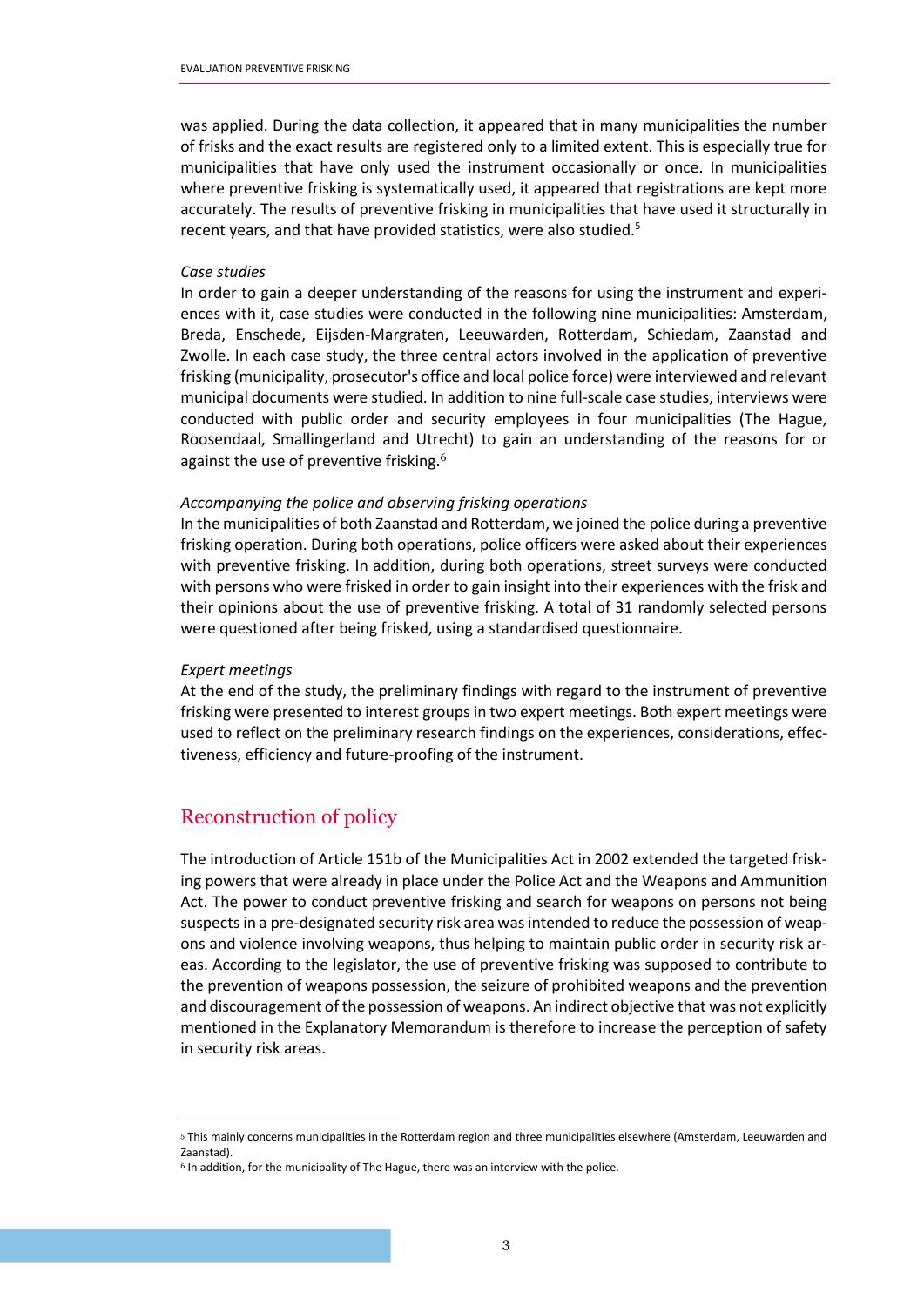The introduction in 2014 of the possibility to carry out preventive frisking in emergency cases, with the introduction of Article 174b of the Municipalities Act, was intended, according to the legislator, to contribute to a more effective approach to nuisance, criminality and aggression, often involving weapons. The ability to designate a security risk area in urgent and unforeseeable situations and to issue a verbal order for a specific frisking operation in emergency cases, is intended to enable a faster and more targeted deployment of preventive frisking and to increase the effectiveness of the instrument. The power to carry out preventive frisking in emergency cases was also intended to meet the need of municipalities reluctant to designate recognised security risk areas, by allowing them to carry out preventive frisking under Article 174b of the Municipalities Act for a short period of time in sudden and exceptional cases.

# Application of preventive frisking

The survey of public order and security employees, supplemented by desktop research, shows that 95% of the municipalities (335) in the Netherlands have established the authority of the mayor to designate security risk areas. Of the 335 municipalities that have established the power in the General Municipal By-Law (APV), 80% did not designate any security risk areas in the period 2018 - 2021. The main reason given for this is that these municipalities do not have any weapons-related problems that would justify the designation of a security risk area. There are various situations that justify the designation of a security risk area. Here, a major distinction can be made between incidentally designated security risk areas, security risk areas designated temporarily for a number of weeks or months, and long-term and structurally designated security risk areas, which are repeatedly extended for a further period.

The results of the study show that most municipalities that use preventive frisking do so for a short period of time and incidentally when there is a (risk of) disturbance of the public order due to the (possible) presence of weapons. The use of preventive frisking is thus specifically aimed at restoring public order as quickly as possible and preventing further escalation. Such cases include (unannounced) demonstrations, threats to public order such as the curfew riots in 2021, threats of violence from football supporters and disturbances during New Year's Eve celebrations.

A small number of municipalities, especially in the Rotterdam region, but also the municipalities of Zaanstad and Leeuwarden, have designated long-term security risk areas. These municipalities have areas and neighbourhoods that have become a more permanent security risk. The reason for this is that the number of weapons-related incidents in these areas is and remains permanently high, which is why preventive frisking is considered an ongoing necessity. Preventive frisking is intended to eliminate weapons from the street, but it also seeks to have a preventive effect, enabling the police and municipalities to demonstrate that they are taking visible action against the possession of weapons and violence.

The authority to carry out preventive frisking in cases of emergency under Article 174b of the Municipalities Act is used only to a very limited extent. In the period 2018 - 2021, 5% of the municipalities exercised this power. It has been exercised in nineteen municipalities, twelve of which have exercised it once. In the remaining seven municipalities it has been used between two and five times. Preventive frisking in cases of emergency is carried out if there is an acute threat, for example, during a demonstration or in the case of impending violence by football supporters, about which information only becomes available at a late stage.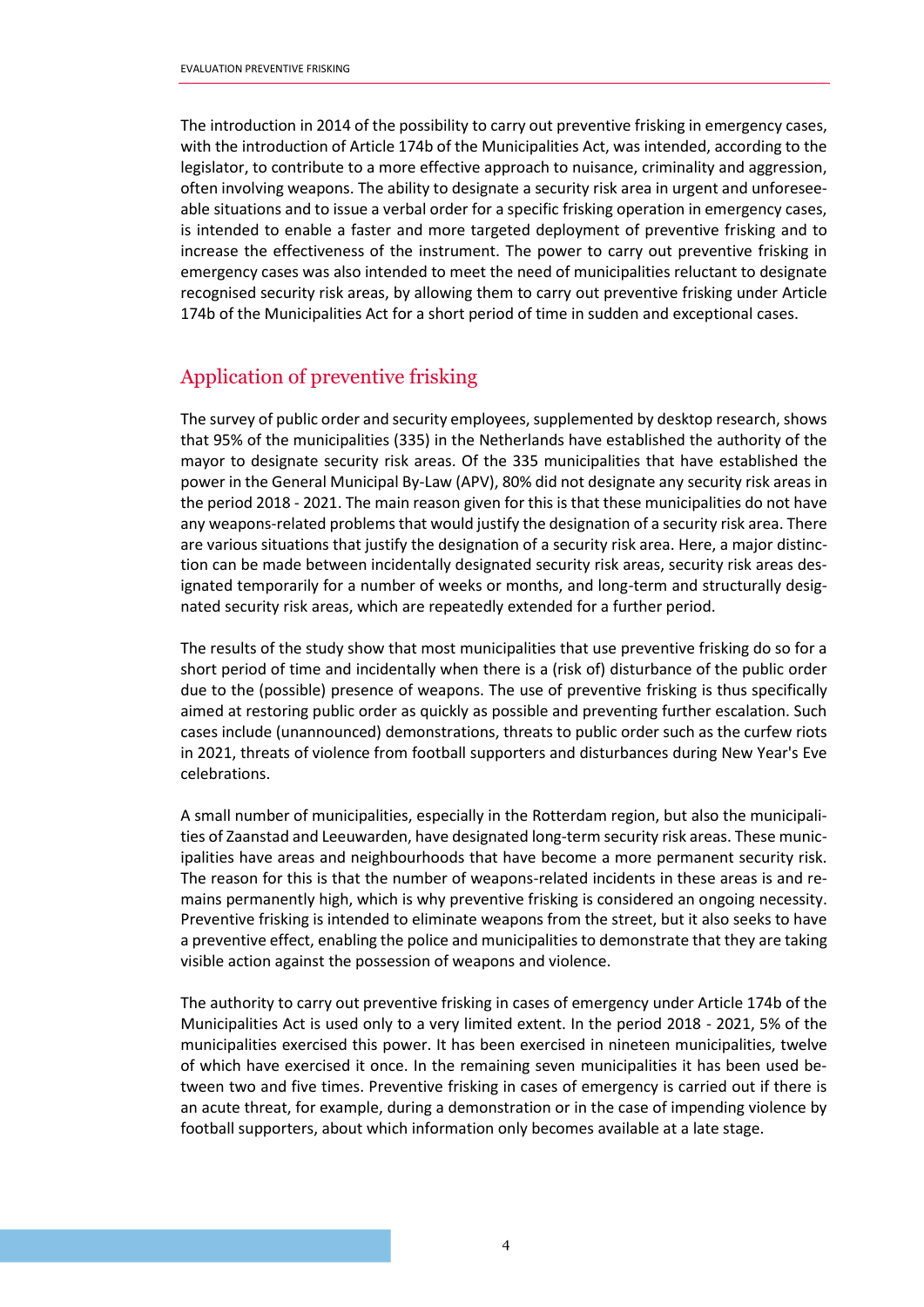# Considerations and experiences

### **Considerations and experiences**

A number of factors play a role in the decision to (systematically) apply preventive frisking: (1) the type and severity of the weapons problem, (2) the political-administrative context, (3) the 'profile' of the mayor and (4) knowledge about the instrument. The factors governing the political-administrative context and the 'profile' of the mayor are especially decisive when preventive frisking is intended to contribute to countering long-term and structural weapons-related violence. Where municipal councils are critical of preventive frisking, for example in Amsterdam, the chance that the instrument will be used is smaller. The same goes for the mayor's opinion of the instrument; does the mayor criticise or support the instrument?

In the case of short-term or incidental use of preventive frisking, there is generally little political controversy about its use. In municipalities where security risk areas are designated on a long-term basis or repeatedly, preventive frisking is an integral part of the security strategy. In these municipalities, preventive frisking is rather seen as a mainstream power that is available to the police in the fight against weapons possession and violence.

There are municipalities that do not use preventive frisking. There might be political reasons for this as well. For example, it is pointed out that weapons problems do not concentrate in one area, which would mean that too large an area would have to be designated as a security risk area. Another argument for not using the instrument is that it would be too ineffective, especially because target groups quickly know that frisking is taking place somewhere and that it is an unfocused, random means of control. The demand on police capacity and the possibility of using other powers to combat weapons-related violence are also cited as arguments.

In general, those involved, especially the police, are positive about the use of preventive frisking. This satisfaction is mainly related to the fact that the police are visibly present for the public through preventive frisking to tackle weapons-related violence. Also, in every operation, weapons are taken from the street by means of preventive frisking. However, no explicit goals are formulated prior to the use of preventive frisking, making it impossible to determine whether an operation is successful or effective, for instance in terms of the number of weapons found.

No substitution effect has been observed in the study, whereby municipalities make use of an emergency notification on the basis of Article 174b of the Municipalities Act instead of Article 151b of the Municipalities Act. Municipalities prefer to carry out preventive frisking on the basis of Article 151b of the Municipalities Act. Limited use is made of the power under Article 174b of the Municipalities Act. Two reasons are given for this in the interviews. Firstly, the area in question where there is a risk of a disturbance of public order is often already designated as a security risk area pursuant to Article 151b of the Municipalities Act. Secondly, there is usually no such thing as an unforeseeable situation. For example, it is usually known in advance when football matches or events will take place. This allows sufficient time to designate a security risk area under Article 151b of the Municipalities Act (if such an area has not yet been designated).

## **Practical implementation**

In practice, different frisking methods are used: dynamic or static vehicle checks, foot patrols, area surveillance, checks on catering establishments and area closure/enclosure. The choice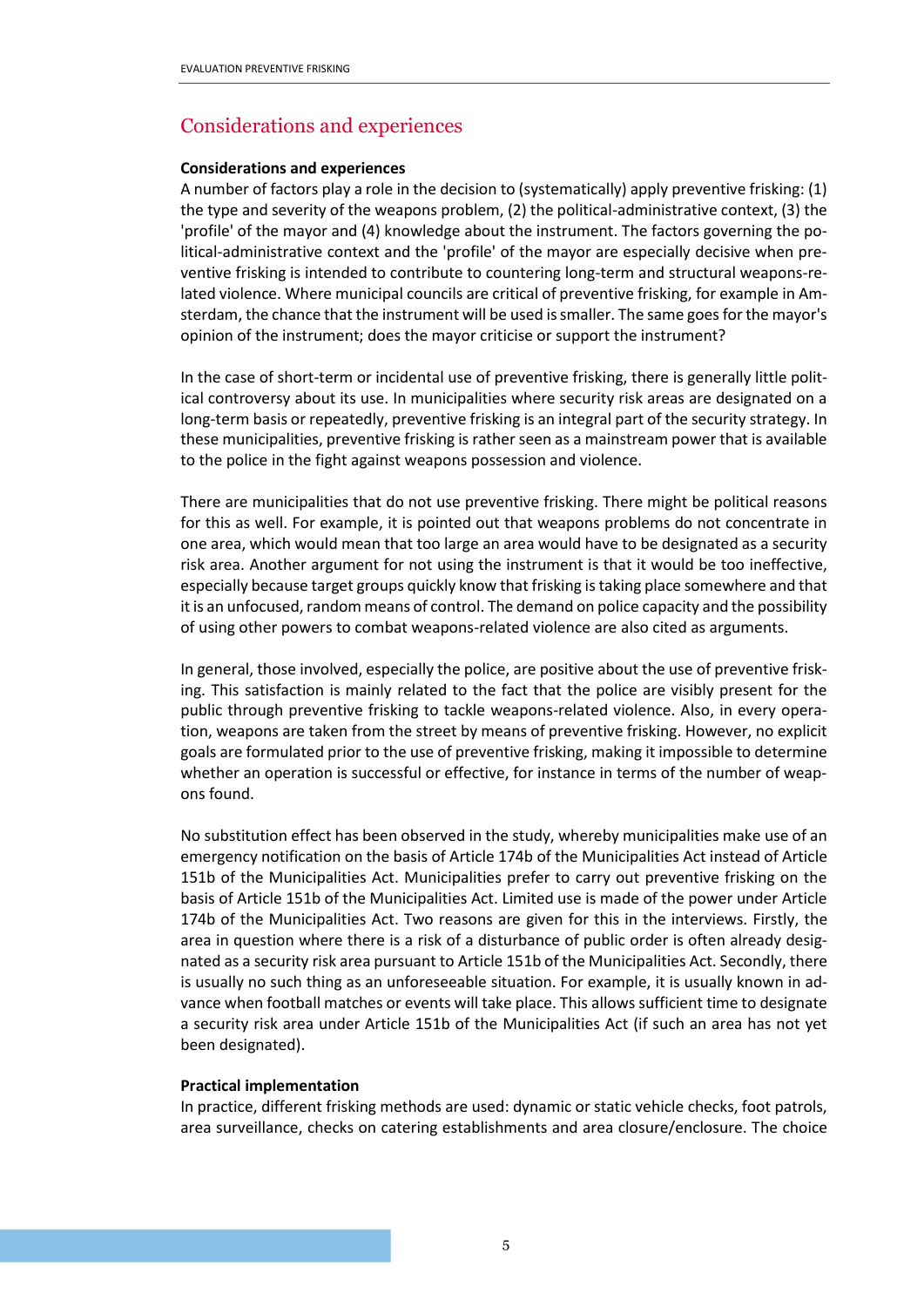of the location(s), the timeframe, the method(s) and the scope of the preventive frisking operation is largely determined by the available capacity and the planning within the police force. However, the aim is to check mainly at the locations and at the times when the expected yield of weapons and/or chance of arrest is the highest, for instance in the weekend and during evenings when people go out.

The starting point for most frisking operations (at least in security risk areas that have been designated for a longer period of time) is that these take place randomly. The way in which this is implemented differs per municipality/base team. Several municipalities explicitly use a criterion of searching 'every umpteenth passer-by or vehicle' or the 'next passer-by'. This excludes the police officers' scope for choice as much as possible, which should guarantee the random nature of the checks. In other municipalities, the police have more autonomy and freedom of choice on the street: there, the starting point is to randomly search people, but no selection criterion is used. In some cases, people are also selected specifically, for instance on the basis of deviant behaviour. In this case, there is a combination of selection based on chance (randomness) and professional intuition/experience (professionalism). The picture that emerged from the interviews is that, in practice, it is impossible to guarantee that checks are always entirely random.

Because of the starting point that the frisking operations usually take place randomly, a relatively large number of people who have no involvement with the possession of weapons are frisked during searches, and therefore relatively few weapons are found. The random application of preventive frisking therefore has an adverse effect on the chance of arrest and the effectiveness of the instrument. A more targeted application of preventive frisking towards target groups that are more likely to carry weapons, can increase the chance of arrest and the effectiveness of the instrument. In practice, this creates an area of tension between the effectiveness and the randomness of the instrument, which is wrestled with.

A targeted selection of persons occurs more often when there are tangible (threatening) disturbances of public order, such as at football matches and (unannounced) demonstrations. In such situations, the police often have information that, for instance, certain groups may disturb the public order. Interviewees from the case study municipalities said that a targeted selection of persons is not made on the basis of predetermined risk profiles and/or selection criteria, but on the basis of professional intuition of the police officer. In the interviews, it was indicated that it is difficult in practice to formulate permissible selection criteria. Reference is also made to a possible increased risk of ethnic profiling and possible stigmatisation of certain target groups.

# Effectiveness and efficiency

## **Effectiveness and efficiency**

Municipalities that use preventive frisking usually have three objectives: 1) reducing the possession of weapons and finding prohibited weapons (and seizing weapons), 2) preventing the possession and use of weapons in a security risk area, and 3) increasing the perception of safety among residents and visitors in a security risk area. Evaluating the effectiveness of preventive frisking is complicated in practice. In particular, the contribution of the instrument to preventing and reducing the possession and use of weapons is not or barely measurable. Only the number of weapons-related incidents that actually do occur and the number of weapons that are confiscated can be determined. Whether and to what extent people leave weapons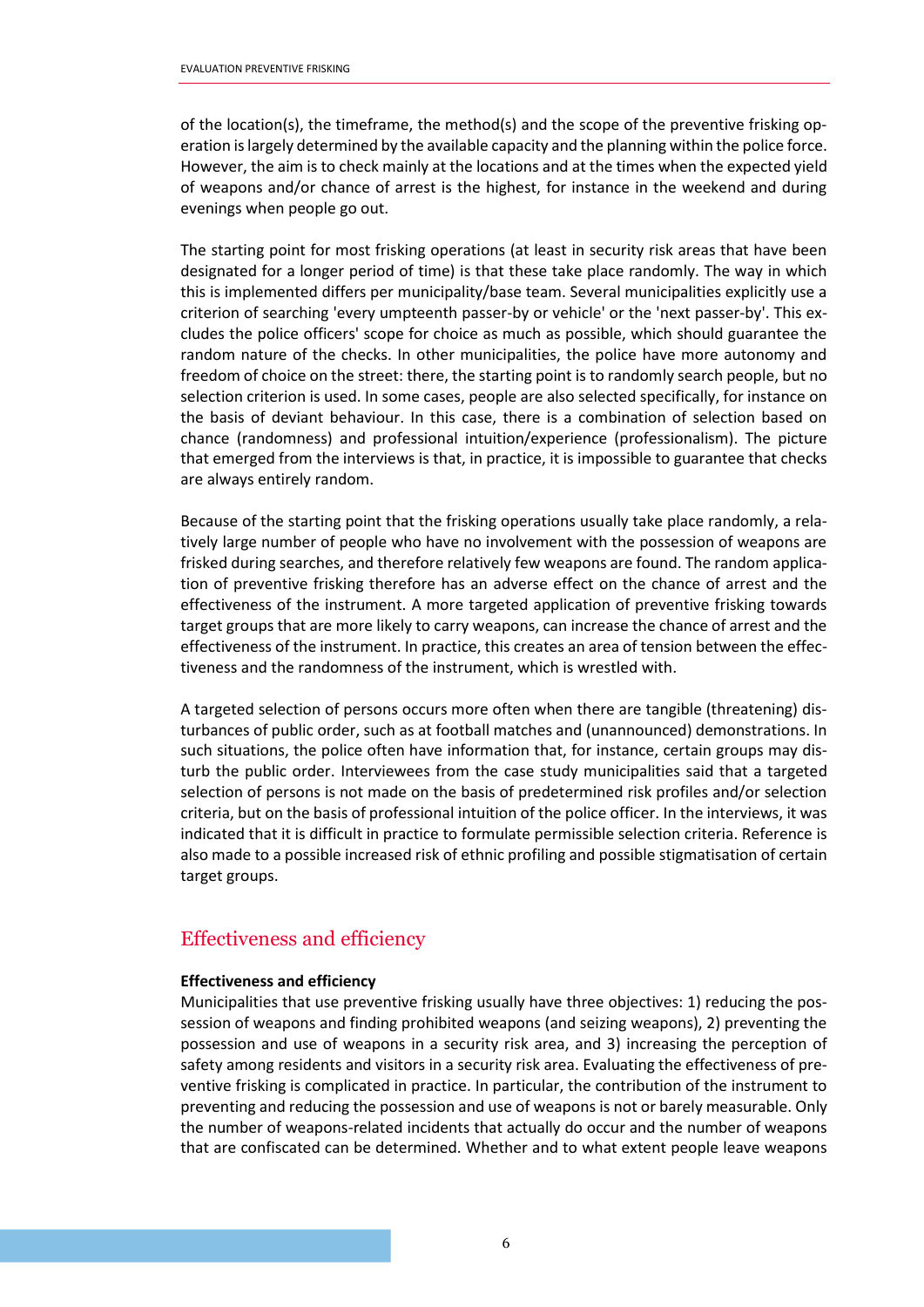at home and do not carry them because of the preventive frisking operation and the number of weapons that the police 'misses' during a frisking operation cannot be measured. Furthermore, it cannot be determined whether the number of incidents involving weapons would have been higher if preventive frisking had not been used in the case in question.

The degree to which preventive frisking contributes to the perception of security is measurable, but is not systematically monitored by municipalities. However, the picture that emerges from this research is that there seems to be a relatively large public support for the use of preventive frisking. This follows from the interviews, the street surveys with frisked persons and previous studies. However, there are indications that certain groups (e.g. young people and people with a non-Western background) are less positive about the use of preventive frisking.

Apart from the three general objectives that are aimed for with the use of preventive frisking, the case study municipalities that use preventive frisking on a structural basis do not have any more specific objectives that have been established prior to the area designation. Two criteria are decisive for the decision to extend a security risk area: the yield of weapons from the frisking operations and the number of incidents involving weapons. Usually, the conclusion is that weapons are still being found during frisking operations and that weapons-related violence has not (significantly) decreased. For the municipalities involved (that have been using the instrument for a long time), this is often enough reason to designate an area as a security risk area once again. However, since no more detailed objectives are set prior to the use of preventive frisking, there is no clear evaluation framework to judge whether the use of preventive frisking is enough or not sufficiently effective. The question whether preventive frisking contributes sufficiently to the three objectives, and whether (more) use of other measures would be more effective, is discussed less (or not) explicitly the longer the instrument is applied in municipalities.

The incidental, short-term use of preventive frisking in specific (threatening) situations where public order is disrupted, is generally regarded as useful and effective. The use of the instrument is then mainly aimed at the immediate restoration of public order. The opinions on the effectiveness of the structural and long-term use of preventive frisking are more varied. The added value is mainly seen in the ability of the instrument to identify and prevent: if residents and visitors of a security risk area know that there may be a weapons check, this should discourage people from carrying weapons. Reference is also made to the profits from weapons and any incidental finds as an additional positive effect. A precondition for the effective use of preventive frisking with the aim of combating a structural weapons problem is that the instrument must be a part of a broader package of measures. According to the interviewees, preventive frisking as a stand-alone measure is not enough. There are two main aspects that limit the effectiveness of (the long-term use of) preventive frisking. Firstly, it is a random control tool and therefore not a targeted instrument, which means that a relatively large number of people are searched who are not carrying weapons, while a relatively large amount of police effort (depending on the method) is required. In addition, it quickly becomes known (through the use of social media and app groups) that checks for weapons are being carried out at a certain location, which reduces the chance of finding weapons.

The study identifies a number of opportunities for improvement in order to increase the effectiveness of preventive frisking: 1) a more dynamic and unpredictable use of preventive frisking, 2) better communication about the application of preventive frisking, and 3) more knowledge sharing and exchange of best practices.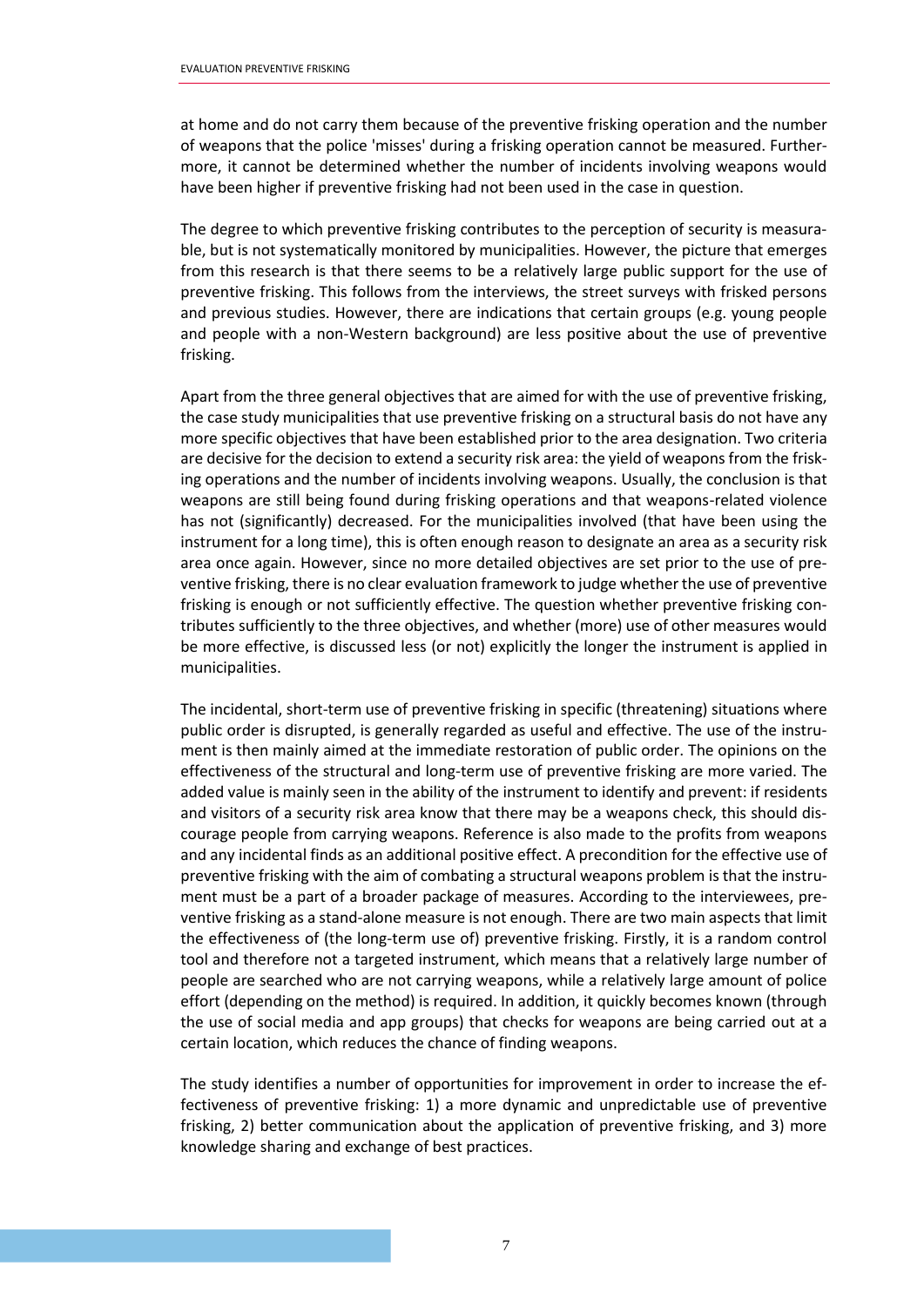#### **Adjusting or expanding the scope of the instrument**

#### *Division of powers*

Interviewees were generally positive about the division of powers ('three-stage rocket') set out in Article 151b of the Municipalities Act, requiring that the council, the mayor and the public prosecutor make separate decisions before proceeding with preventive frisking. It is emphasised that preventive frisking is a powerful and far-reaching instrument, which should not be applied lightly. In view of this, the professionals involved deem it desirable that safeguards exist before preventive frisking can be applied. From the point of view of sufficient checks and balances, it is considered wise - in view of the weight of the instrument - that there are separate moments of deliberation, involving both administrative involvement (through the role of the council and mayor) and criminal law involvement (police and public prosecutor). The impression is that the graduated system of Article 151b Municipalities Act does not appear to be detrimental to the decisiveness of the instrument. The case studies show that in 'acute situations' where there is a (threat of) public disturbance, there are sufficient possibilities to proceed to preventive frisking in a timely and swift manner. In this context, reference is also made to the possibility of carrying out preventive frisking as a matter of urgency.

The results of the study show that there is no apparent need for a change in the system or division of powers with regard to preventive frisking. For instance, there is no need to make the power of preventive frisking a purely criminal power (without the intervention of the council and/or mayor) or a purely administrative instrument (without the intervention of the public prosecutor).

### *Expanding the scope to fireworks*

The survey shows that a majority (63%) of the public order and security employees surveyed believe that extending the scope of this instrument is desirable, but only in respect of (heavy) illegal fireworks. The question in the survey about the desirability of expanding the scope to include heavy fireworks was asked in general terms, so that it is not possible to determine from the response whether respondents only refer to expanding the scope of preventive frisking to fireworks that are used as weapons or to a broader expansion to include fireworks in a general sense.

From the interviews, it appears that most interviewees believe that preventive frisking should be possible in the event that there is hard (police) information and specific indications that fireworks will be used as a weapon. Within the current legal framework, there is already the possibility to qualify fireworks as a weapon if there are clear indications that they will be used as such (on the grounds of categories II and IV under 7° of the Weapons and Ammunition Act (WWM)). Most of the interviewees believe that this existing possibility to preventively search for fireworks (as a weapon) is sufficient. However, there still seems to be a lack of clarity among the professionals involved as to how much room and possibilities there are within the current legal framework to carry out preventive frisking to find out if a person is carrying heavy fireworks.

A limited number of the interviewees believe that preventive frisking should also be possible in specific situations where a disturbance of the public order is expected, partly due to the possible use of heavy fireworks, but where there is insufficient specific and hard information to substantiate that fireworks will be used as a weapon. It has been indicated that within the existing legal possibilities, there is a relatively high threshold before a preventive frisk can be carried out, due to the heavy 'burden of proof". In this context, it would help to lower the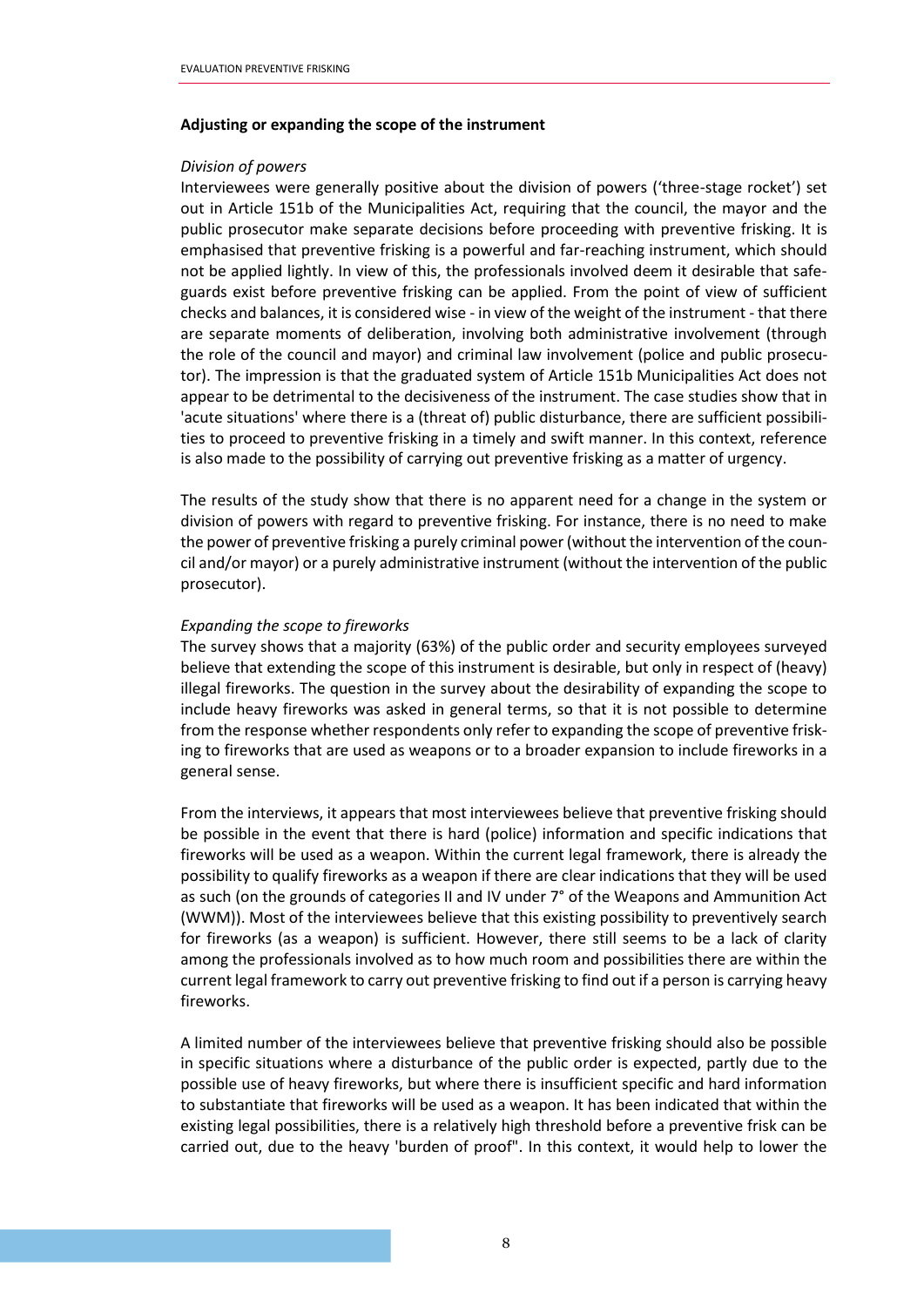threshold for qualifying fireworks as a weapon. The investigation shows that there is no need for the possibility to use preventive frisking as a structural instrument to prevent possession and use of fireworks. This is seen as a disproportionate use of the instrument and reference is made to existing powers under the Economic Offences Act to take action against the possession, trade and use of fireworks.

#### *Expanding the scope to drugs*

The responses to the survey and the interviews do not reveal a clear need for expanding the scope to include measures aimed at other phenomena and objects, such as drugs. Various reasons are given for this. First of all, unlike weapons and heavy fireworks (which are used as weapons), drug use and possession are less directly related to the disruption of public order. In principle, drugs cannot be used to commit a life-threatening crime, there is no immediate threat of danger and a person who uses drugs only harms himself. Secondly, there are serious doubts about the extent to which preventive frisking is an effective means of combating drug problems and getting drugs off the streets, because it is only permitted to search people' s clothes. Third, areas where drug searches could be carried out often overlap with already designated security risk areas. Fourthly, reference is made to the sufficient existing powers of investigation under the Opium Act and a wide range of other preventive and repressive measures in the administrative, fiscal and criminal areas.

#### *Individual and group-oriented approach*

The current legal framework allows no room for an individual-oriented approach with regard to preventive frisking, in which people who have repeatedly been involved in the use of weapons are designated as high-risk individuals and can be frisked at any time and any place within a period of time. Nevertheless, some of the interviewees see possibilities in an individual-oriented approach to preventive frisking, as this would allow for a more targeted and dynamic application of the instrument, especially in the case of so-called 'habitual offenders'. According to the interviewees, however, such an approach would best suit a criminal law approach; the instrument of preventive frisking, as laid down in the Municipalities Act, is not designed for this purpose. Most of the interviewees see few possibilities for a group-oriented approach to preventive frisking, in which a certain group of persons is designated as a risk group that can then be frisked anywhere (i.e. regardless of location) and in which the area-oriented approach of articles 151b and 174b of the Municipalities Act is abandoned. The most important reason for this is that it is considered difficult to define a certain risk group in more detail in practice with a good foundation, for instance on the basis of objective criteria.